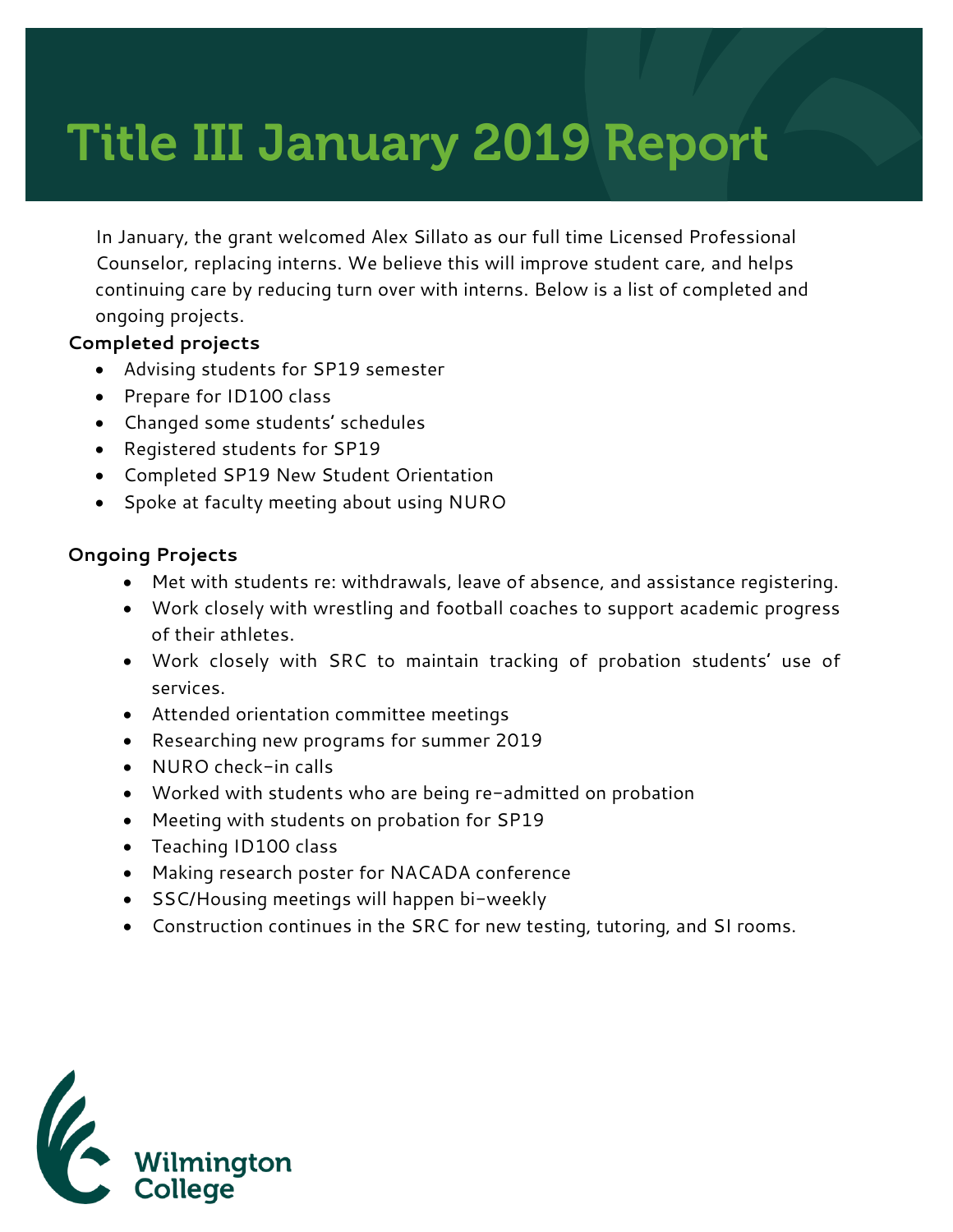## **Student Contact Update: Student Success Coaches**

Below is a list of the method and reason for contact from SSCs. The large amount of other is due to a working relationship with various sports teams for check-ins.

| <b>Method of Contact</b>            | #              |
|-------------------------------------|----------------|
| Email                               | 149            |
| In Person                           | 93             |
| <b>Contact with Parent</b>          | Ω              |
| Phone Call                          | $\overline{2}$ |
| Text Message                        | 7              |
| <b>Reason for Contact</b>           |                |
| Academic Progress Report            |                |
| Academic Referral                   | 10             |
| Advising Problem/Scheduling         | 4              |
| Reminder/follow up                  | 29             |
| Probation                           | 50             |
| WD/LOA                              | 15             |
| <b>Issue with Class</b>             | ∩              |
| Suspension                          | $\Omega$       |
| Contacted to Schedule an            |                |
| Appointment                         | 11             |
| Other                               | 129            |
| <b>Number of Students Contacted</b> |                |
| Duplicated                          | 111            |
| Unduplicated                        | 138            |